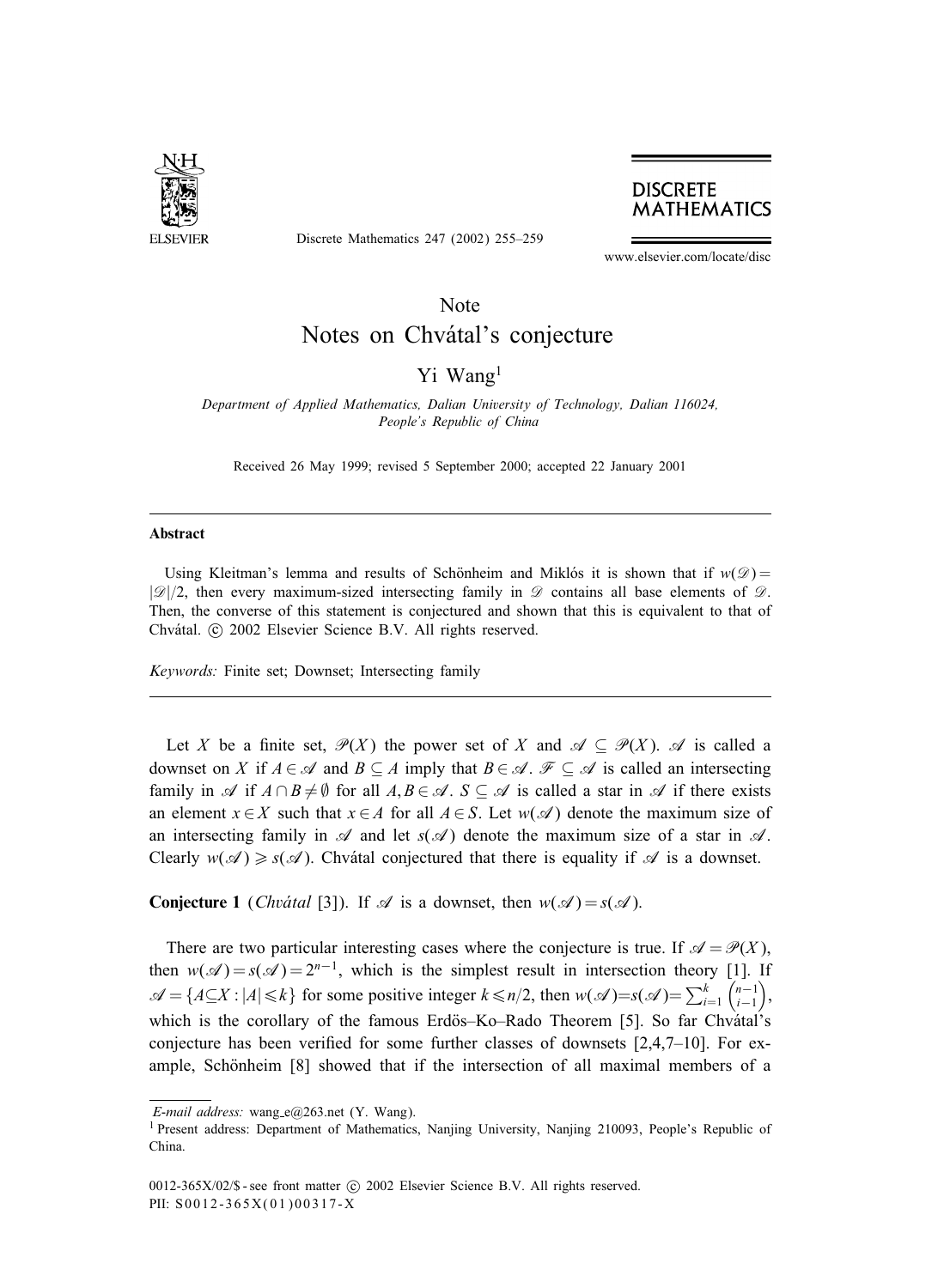downset  $\mathscr A$  is non-empty, then  $w(\mathscr A)=|\mathscr A|/2$  and Chvátal's conjecture is true for  $\mathscr A$ . On the other hand, Miklós [7] showed that if  $w(\mathscr{A}) = |\mathscr{A}|/2$  then the intersection of all maximal members of  $\mathscr A$  is non-empty. In this note, we explore Chvatal's conjecture by means of a classical lemma of Kleitman. As an application, we give a simple proof of Miklós's result. Moreover, we formulate a conjecture and show that it is equivalent to Chvátal's conjecture.

The following lemma is due to Kleitman. We include the proof of it for our purpose. We first need several notations. For  $\mathscr{A} \subseteq \mathscr{P}(X)$  and  $x \in X$ , let  $\mathscr{A}(x) =$  $\{A\}\{x\} : x \in A \in \mathcal{A}\}\,$ ,  $\mathcal{A}(\bar{x}) = \{A \in \mathcal{A} : x \notin A\}\,$ .  $\mathcal{A}$  is called an upset on X if  $A \in \mathcal{A}\}$ and  $B \supseteq A$  imply that  $B \in \mathcal{A}$ .

**Lemma 1** (Kleitman [6]). *If*  $\mathcal{U}$  *is an upset on* X *and*  $\mathcal{D}$  *is a downset on* X, *where*  $|X| = n$ , *then* 

$$
|\mathcal{U} \cap \mathcal{D}| \leqslant |\mathcal{U}| |\mathcal{D}| / 2^n. \tag{1}
$$

**Proof.** We proceed by induction on *n*, assuming that the result is true for  $n - 1$  and considering the case *n*. Let  $x \in X$ . Then both  $\mathcal{U}(x)$  and  $\mathcal{U}(\bar{x})$  are upsets, and both  $\mathscr{D}(x)$  and  $\mathscr{D}(\bar{x})$  are downsets on the  $(n-1)$ -set  $X \setminus \{x\}$ . Note that  $\mathscr{U}(x) \supseteq \mathscr{U}(\bar{x})$  and  $\mathscr{D}(x) \subseteq \mathscr{D}(\bar{x})$ , we have

$$
|\mathcal{U} \cap \mathcal{D}| = |\mathcal{U}(x) \cap \mathcal{D}(x)| + |\mathcal{U}(\bar{x}) \cap \mathcal{D}(\bar{x})|
$$
  
\n
$$
\leq |\mathcal{U}(x)||\mathcal{D}(x)|/2^{n-1} + |\mathcal{U}(\bar{x})| |\mathcal{D}(\bar{x})|/2^{n-1}
$$
  
\n
$$
= \frac{(|\mathcal{U}(x)| + |\mathcal{U}(\bar{x})|)(|\mathcal{D}(x)| + |\mathcal{D}(\bar{x})|)}{2^n}
$$
  
\n
$$
+ \frac{(|\mathcal{U}(x)| - |\mathcal{U}(\bar{x})|)(|\mathcal{D}(x)| - |\mathcal{D}(\bar{x})|)}{2^n}
$$
  
\n
$$
\leq |\mathcal{U}||\mathcal{D}|/2^n.
$$

Thus the proof is completed by induction.  $\Box$ 

**Remark 1.** It is not difficult to see that equality holds if and only if for all  $x \in X$ ,

$$
|\mathcal{U}(\bar{x}) \cap \mathcal{D}(\bar{x})| = |\mathcal{U}(\bar{x})| |\mathcal{D}(\bar{x})|/2^{n-1},
$$
  

$$
|\mathcal{U}(x) \cap \mathcal{D}(x)| = |\mathcal{U}(x)| |\mathcal{D}(x)|/2^{n-1}
$$

and either  $\mathscr{U}(\bar{x}) = \mathscr{U}(x)$  or  $\mathscr{D}(\bar{x}) = \mathscr{D}(x)$ .

In what follows, we always let X be a set of n elements and let  $\mathscr D$  denote a downset on X. Let  $\mathcal F$  be a maximum-sized intersecting family in  $\mathcal D$ . The set  $\mathcal T$  of minimal members of  $\mathcal F$  is called a bottom of  $\mathcal D$ . Denote  $\nabla \mathcal T = \{A \subseteq X : A \supseteq T \text{ for some }$  $T \in \mathcal{T}$ . Clearly  $\nabla \mathcal{T}$  is an upset on X and  $\mathcal{F} = \nabla \mathcal{T} \cap \mathcal{D}$ . Let Bot $(\mathcal{D})$  denote the set of bottoms of  $\mathscr{D}$  for all the maximum-sized intersecting families.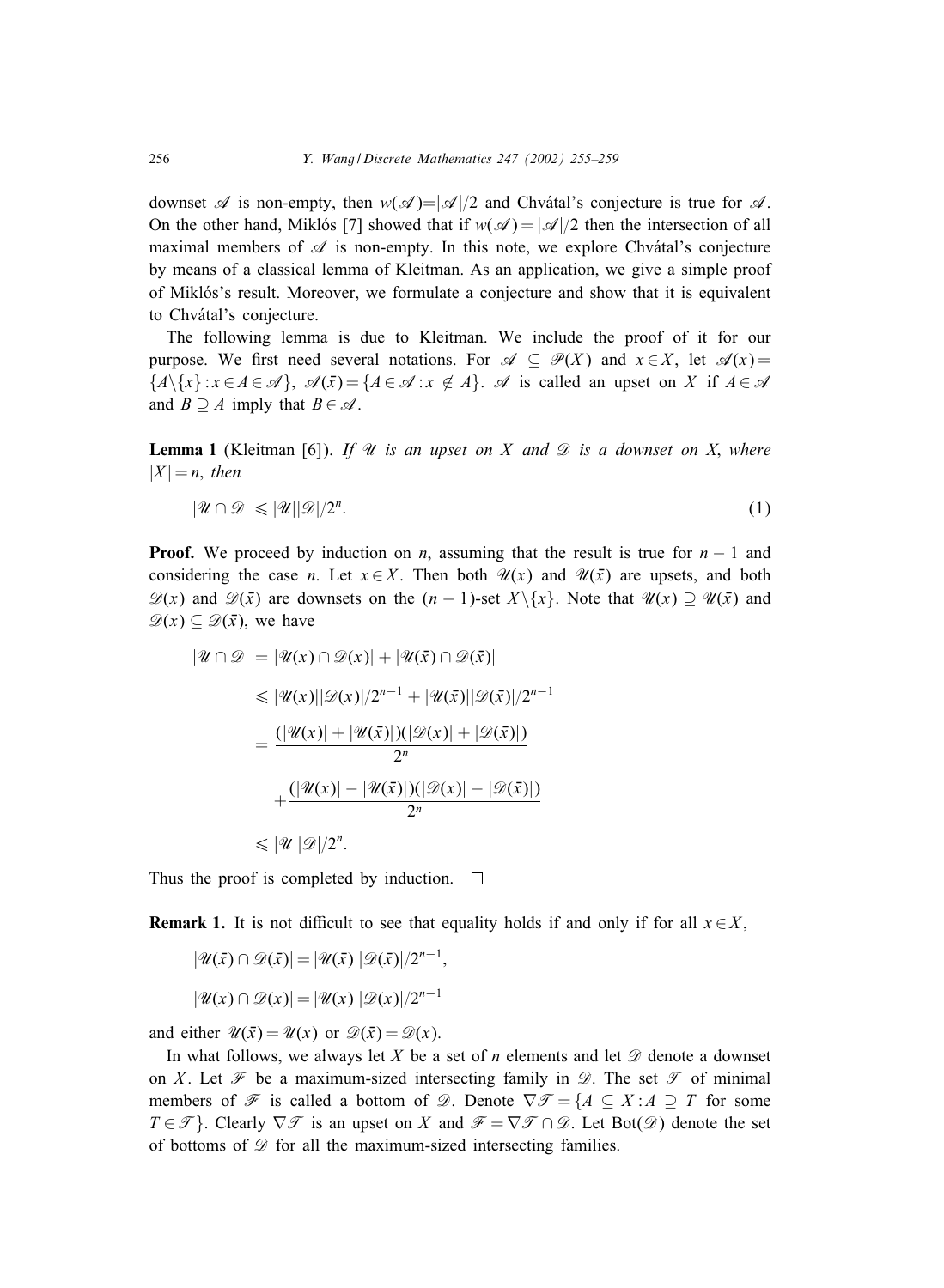An immediate consequence of Lemma 1 is the following corollary, which has been formulated and proved in [8].

**Corollary 1.** *If*  $\mathcal{D}$  *is a downset, then*  $w(\mathcal{D}) \leq |\mathcal{D}|/2$ .

**Proof.** Let  $\mathcal{T} \in \text{Bot}(\mathcal{D})$  and  $\mathcal{U} = \nabla \mathcal{T}$ . Then  $|\mathcal{U}| \leq 2^{n-1}$  since  $\mathcal{U}$  is intersecting. Hence by Lemma 1, we have

$$
w(\mathcal{D}) = |\mathcal{U} \cap \mathcal{D}| \leqslant |\mathcal{U}| |\mathcal{D}|/2^{n} \leqslant |\mathcal{D}|/2. \qquad \Box
$$

A maximal member of a downset  $\mathscr D$  is called a base of  $\mathscr D$ . Let  $\mathscr B = \mathscr B(\mathscr D)$  denote the set of bases of  $\mathscr{D}$  and let  $M = M(\mathscr{D})$  denote the intersection of bases of  $\mathscr{D}$ . We say that  $\mathscr D$  is a perfect downset if  $w(\mathscr D) = |\mathscr D|/2$ .

**Lemma 2** (Schönheim [8]). *If*  $M \neq \emptyset$ , *then*  $\mathcal{D}$  *is perfect and Chvátal's conjecture is true for*  $\mathscr{D}$ *.* 

Now we present a characterization for perfect downsets by means of Lemma 1.

**Theorem 1.** *A downset*  $\mathscr D$  *is perfect if and only if for any*  $\mathscr T \in \text{Bot}(\mathscr D)$  *and*  $\mathscr U = \nabla \mathscr T$ ,

$$
|\mathscr{U} \cap \mathscr{D}| = |\mathscr{U}| |\mathscr{D}|/2^n.
$$

**Proof.** Suppose that  $\mathcal{D}$  is perfect. Let  $\mathcal{T} \in \text{Bot}(\mathcal{D})$  and  $\mathcal{U} = \nabla \mathcal{T}$ . Then  $|\mathcal{U} \cap \mathcal{D}| = |\mathcal{D}|/2$ . Thus by Lemma 1, we have

$$
|\mathcal{U}| \geqslant \frac{2^n |\mathcal{U} \cap \mathcal{D}|}{|\mathcal{D}|} = 2^{n-1}.
$$

But  $|\mathcal{U}| \le 2^{n-1}$ , hence equality in (2) holds, i.e.,  $|\mathcal{U} \cap \mathcal{D}| = |\mathcal{U}| |\mathcal{D}|/2^n$ .

Conversely, suppose that  $|\mathcal{U} \cap \mathcal{D}| = |\mathcal{U}| |\mathcal{D}|/2^n$  where  $\mathcal{T} \in \text{Bot}(\mathcal{D})$  and  $\mathcal{U} = \nabla \mathcal{T}$ . Then by Remark 1, either  $\mathcal{U}(\bar{x}) = \mathcal{U}(x)$  or  $\mathcal{D}(\bar{x}) = \mathcal{D}(x)$  holds for any  $x \in X$ . But  $\mathscr{U}(\bar{x}) = \mathscr{U}(x)$  cannot hold for all  $x \in X$  since  $\mathscr{U} \neq \mathscr{P}(X)$ . Hence there exists an  $x \in X$ such that  $\mathscr{D}(\bar{x}) = \mathscr{D}(x)$ , which implies that  $\mathscr{D}$  is perfect.  $\Box$ 

**Corollary 2.** *If*  $\mathscr D$  *is perfect*, *then*  $\text{Bot}(\mathscr D) \subseteq \text{Bot}(\mathscr P(X))$ . *In particular*, *if*  $Y \subseteq X$  *then*  $\text{Bot}(\mathcal{P}(Y)) \subseteq \text{Bot}(\mathcal{P}(X)).$ 

**Lemma 3.** *If*  $\mathcal{T} \in \text{Bot}(\mathcal{P}(X))$ ,  $N = \bigcup \{T : T \in \mathcal{T}\}\$ and  $N \subseteq Y \subseteq X$ , *then*  $\mathcal{T} \in \text{Bot}(\mathcal{P}(Y))$ .

**Proof.** Denote  $\mathcal{U} = \nabla \mathcal{F}$ . Let  $x \notin Y$ . Then  $x \notin N$ , which implies that  $\mathcal{U}(x) = \mathcal{U}(\bar{x})$ . So  $|\mathcal{U}(\bar{x})| = |\mathcal{U}|/2 = 2^{n-2}$ . Note that  $\mathcal{U}(\bar{x})$  is still intersecting, hence  $\mathcal{U}(\bar{x})$  is a maximumsized intersecting family in  $\mathcal{P}(X(\bar{x}))$ , and therefore  $\mathcal{T} \in \text{Bot}(\mathcal{P}(X(\bar{x})))$ . Continuing this process, we can finally conclude that  $\mathcal{T} \in \text{Bot}(\mathcal{P}(Y))$  as required.  $\Box$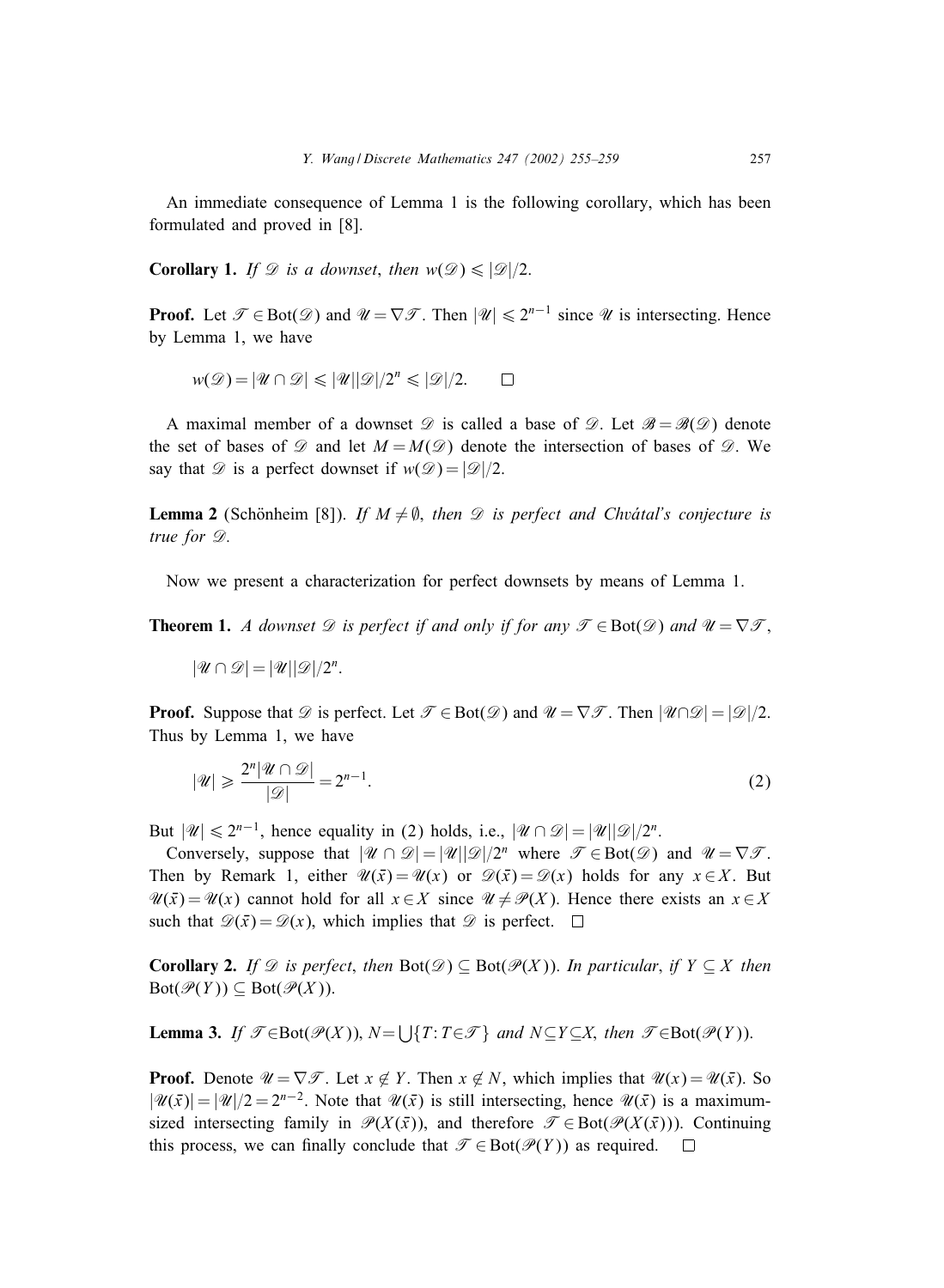As an application of the above discussion, we may give a simple proof of the following result of Miklós.

**Theorem 2** (Miklós [7]). *If*  $\mathscr D$  *is perfect*, *then*  $M \neq \emptyset$  *and*  $Bot(\mathscr D) = Bot(\mathscr P(M))$ *.* 

**Proof.** Let  $\mathcal{T} \in \text{Bot}(\mathcal{D})$  and  $\mathcal{U} = \nabla \mathcal{T}$ . Then  $|\mathcal{U} \cap \mathcal{D}| = |\mathcal{U}| |\mathcal{D}|/2^n$  from Theorem 1. Denote  $N = \bigcup \{T: T \in \mathcal{T}\}\$ and let  $x \in N$ . Then  $\mathcal{U}(\bar{x}) \neq \mathcal{U}(x)$ , which implies that  $\mathcal{D}(\bar{x}) =$  $\mathscr{D}(x)$  from Remark 1. So  $x \in M$ . Thus  $N \subseteq M$ . It follows that  $\mathscr{T} \in \text{Bot}(\mathscr{P}(M))$  from Corollary 2 and Lemma 3. Consequently  $M \neq \emptyset$  and  $Bot(\mathscr{D}) \subset Bot(\mathscr{P}(M))$ .

We next show that  $Bot(\mathscr{P}(M)) \subseteq Bot(\mathscr{D})$  by induction on *n*.

Let  $\mathcal{T} \in \text{Bot}(\mathcal{P}(M))$  and  $x \in X \setminus M$ . Denote  $\mathcal{D}_1 = \mathcal{D}(x)$  and  $\mathcal{D}_2 = \mathcal{D}(\bar{x})$ . Then  $\mathcal{D}_i$ is a downset on the  $(n - 1)$ -set  $X \setminus \{x\}$  and  $M(\mathcal{D}_i) \supseteq M$   $(j = 1, 2)$ . Hence  $\mathcal{T} \in$  $Bot(\mathcal{P}(M(\mathcal{D}_i)))$  by Corollary 2. Applying the induction hypothesis to  $\mathcal{D}_i$ , we obtain  $\mathscr{T} \in \text{Bot}(\mathscr{D}_i)$ . So

 $|\nabla \mathcal{F} \cap \mathcal{D}| = |\nabla \mathcal{F} \cap \mathcal{D}_1| + |\nabla \mathcal{F} \cap \mathcal{D}_2| = |\mathcal{D}_1|/2 + |\mathcal{D}_2|/2 = |\mathcal{D}|/2,$ 

which implies that  $\mathcal{T} \in \text{Bot}(\mathcal{D})$ . Consequently  $\text{Bot}(\mathcal{P}(M)) \subseteq \text{Bot}(\mathcal{D})$ .

Thus  $Bot(\mathcal{P}(M)) = Bot(\mathcal{D})$  and the proof is complete.  $\Box$ 

We say that  $\mathscr D$  is a full downset if every maximum-sized intersecting family in  $\mathscr D$ contains all base elements of  $\mathscr{D}$ .

**Corollary 3.** *Every perfect downset is full*.

**Proof.** Suppose that  $\mathscr D$  is a perfect downset and that  $\mathscr F$  is a maximum-sized intersecting family in  $\mathscr{D}$ . Let  $\mathscr{T}$  be the set of minimal members of  $\mathscr{F}$ . Then  $\mathscr{T} \in \text{Bot}(\mathscr{D})$ , which follows that  $\mathcal{T} \in \text{Bot}(\mathcal{P}(M))$  from Theorem 2. Hence  $T \subseteq M$  for any  $T \in \mathcal{T}$ , and therefore  $T \subseteq B$  for any  $B \in \mathcal{B}$ . Thus  $B \in \mathcal{F}$ , and  $\mathcal{D}$  is therefore full.  $\square$ 

Finally, we formulate a conjecture, which has been observed by Miklós in [7], and show that this is equivalent to that of Chvátal.

**Conjecture 2.** *Every full downset is perfect*.

**Theorem 3.** *Conjecture* 1 *holds if and only if Conjecture* 2 *holds*.

**Proof.** Suppose that Conjecture 1 is true and that  $\mathscr{D}$  is a full downset. Then  $M \neq \emptyset$ since there exists a star as a maximum-sized intersecting family in  $\mathcal{D}$ . Thus  $\mathcal{D}$  is perfect by Lemma 2 and Conjecture 2 is therefore true.

Now suppose that Conjecture 1 is false. Then we will find a downset which is full but not perfect. In fact, let  $\mathscr D$  be a minimum-sized downset violating Conjecture 1. Then  $\mathscr D$  is not perfect. On the other hand, assume that  $\mathscr D$  is not full, then there must be a maximum-sized intersecting family in  $\mathscr D$  which does not contain some base  $B$